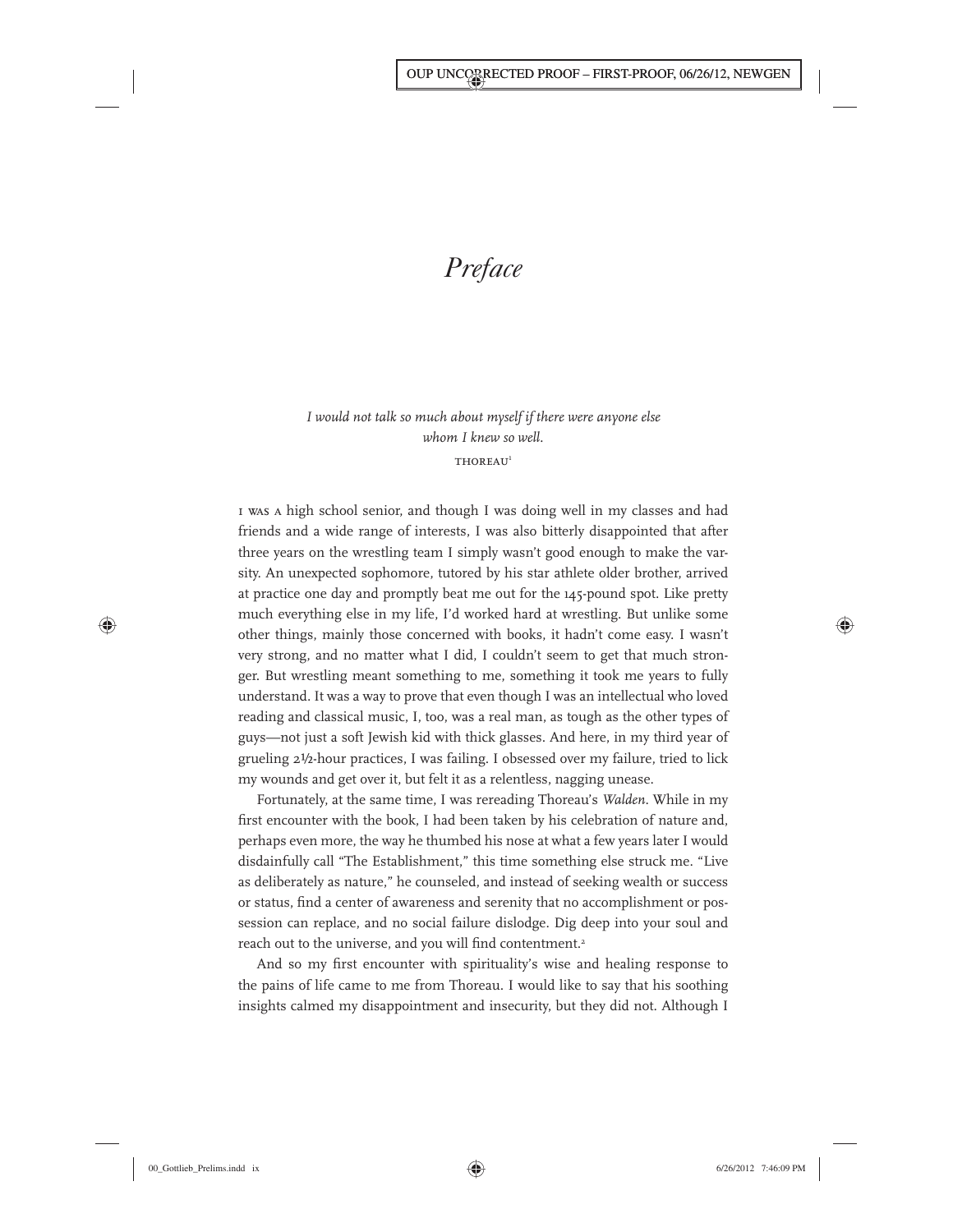### x *Preface*

sensed that he was, in the deepest sense, "right" about how to live, I still held a burning hunger for achievement and recognition, a painful belief that I deserved love only if I succeeded, over and over again.

 Eighteen years later, after encounters with Zen Buddhism, Kierkegaard, psychedelics, Hasidic mystical stories, yoga, meditation, and Jewish Renewal and a yearlong trip through India vastly enlarged my sense of what spirituality could be, I faced a much darker and more demanding test. My first child, Aaron, was born a month early with severe brain damage, never left the hospital, and lived only 65 days. My hopes for bonding with an infant and raising a son or daughter turned into the nightmare of Aaron connected to tubes and beeping machines, tormented by the hospital's well-meaning and near-endless tests. In his final momentslungs and immune system overwhelmed by pneumonia—he died in our arms.

What was I to do with my grief? My rage at fate and bitter envy of people who had normal, healthy children? No psychotherapy could cure this malaise, nor could the banal pieties (all of which my wife and I actually heard) of "God took Aaron's spirit," "You must have done something bad in a previous life," or "You're better off."

 Only a "spiritual" response could even temporarily sooth my aching heart. I would think of the love that, despite everything, we had been able to show Aaron and of a similar desperate love against all odds I saw from other parents on the neurology floor of Children's Hospital. The ways I would usually distance myself from those other parents—who weren't leftists, or educated, or counterculture types—were erased by a commonality of shared suffering and compassion. I tried to see the miracle of life that was in all children, even if none of them were mine. I realized that unless I faced both the depth of my grief and my crushing sense of failure over my inability to protect my son, I was doomed to endless heartache.

 And I began to understand that the radical politics I had been part of for a decade, the hyperintellectualized techniques of academic philosophy in which I'd earned a doctorate, and my conventional pursuit of pleasure and career success simply paled in front of Aaron's death. This other thing, spirituality, was my only hope.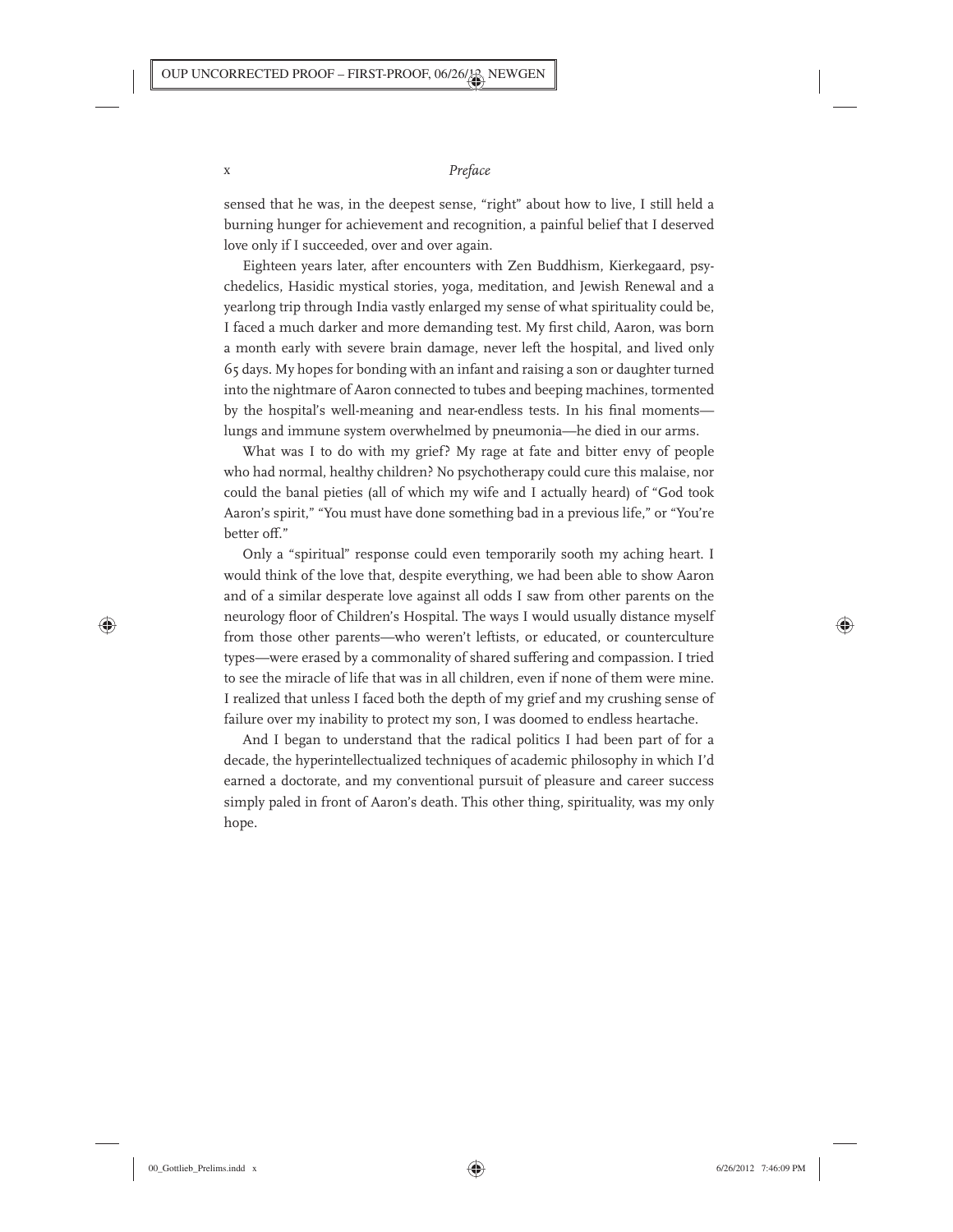# *Spirituality*

 $\bigoplus$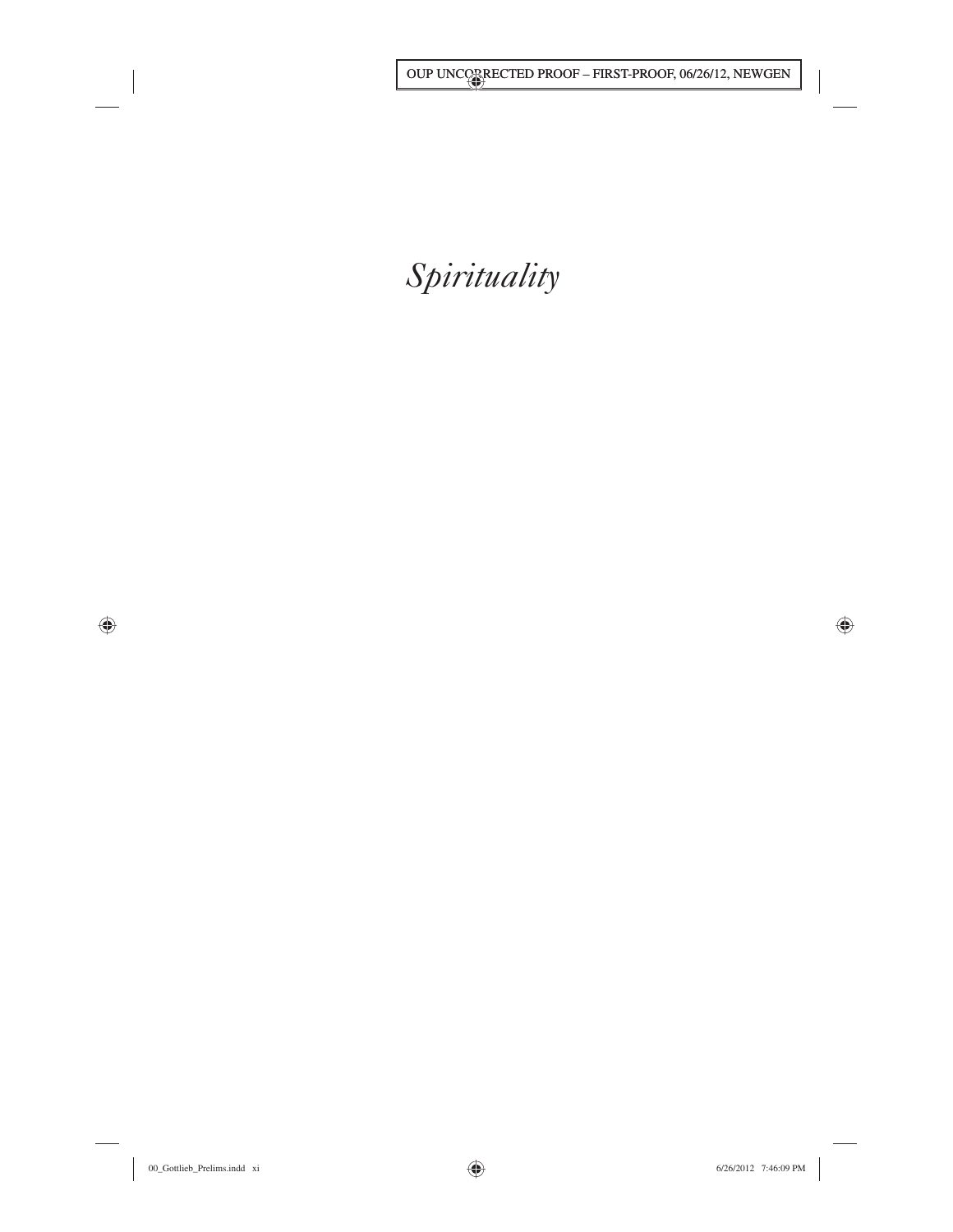OUP UNCORRECTED PROOF – FIRST-PROOF, 06/26/26, NEWGEN

 $\bigoplus$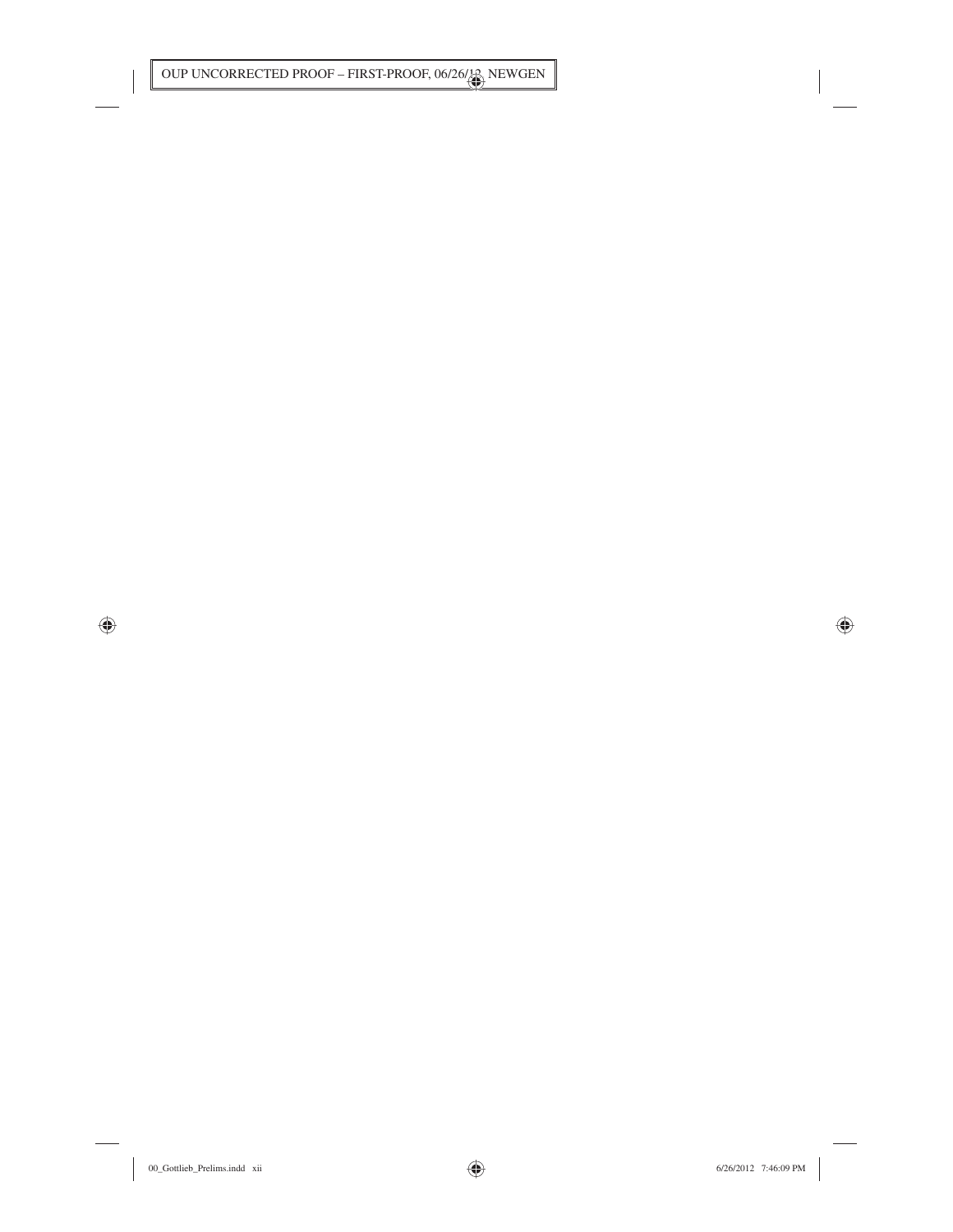## *Introduction*

 *Not God but life, more life, a larger, richer more satisfying life, is in the last analysis the end of religion.*  WILLIAM JAMES<sup>1</sup>

 america is filled with people who say they are "spiritual but not religious," a news story tells us, as if the two ideas repel each other.<sup>2</sup> Yet a leading Catholic publisher advertises extensive offerings in Jewish, Christian, and Islamic "spirituality."<sup>3</sup> Amazon lists 282 books in the general area of "spirituality and aging" and 14 on "spirituality and art therapy" alone. A casual Internet search turns up a listing of more than 400 "spiritual retreat centers." Alabama's Blessed Trinity Shrine Retreat Center offers "Ongoing Spiritual Direction," in which a person "meets with a director on a regular basis to share one's journey of faith and to discern the direction in which the Lord is leading the person in prayer and daily life."<sup>4</sup> Alaska's Stillpoint at Halibut Cove, by contrast, provides guests a chance "to create a safe contemplative environment to rekindle their spirit and re-connect with themselves, nature, and a source beyond themselves."<sup>5</sup>

These examples could be multiplied indefinitely—into politics and art, medicine and poetry, exercise and gardening; into virtually every religious tradition and into contexts where the ideas of God, church, or scripture do not appear at all.

 What is spirituality, and is there any coherent way to understand it? How can we make sense of ideas like "a spiritual center," "a spiritual director," or a "spiritual experience" or know what a person is doing when she responds to a life crisis "spiritually" instead of some other way, taking a "spiritual lesson" from a disappointment that might otherwise be a crushing setback?

But first, is it so important that people use *spirituality*, *spiritual*, and *spiritually* in a wide variety of often contradictory ways? Is that not just like the ways people talk about religion or marriage?

 True enough. But it is also true that our understanding of an idea is not something that interests only authors of dictionaries, but is an embodiment of our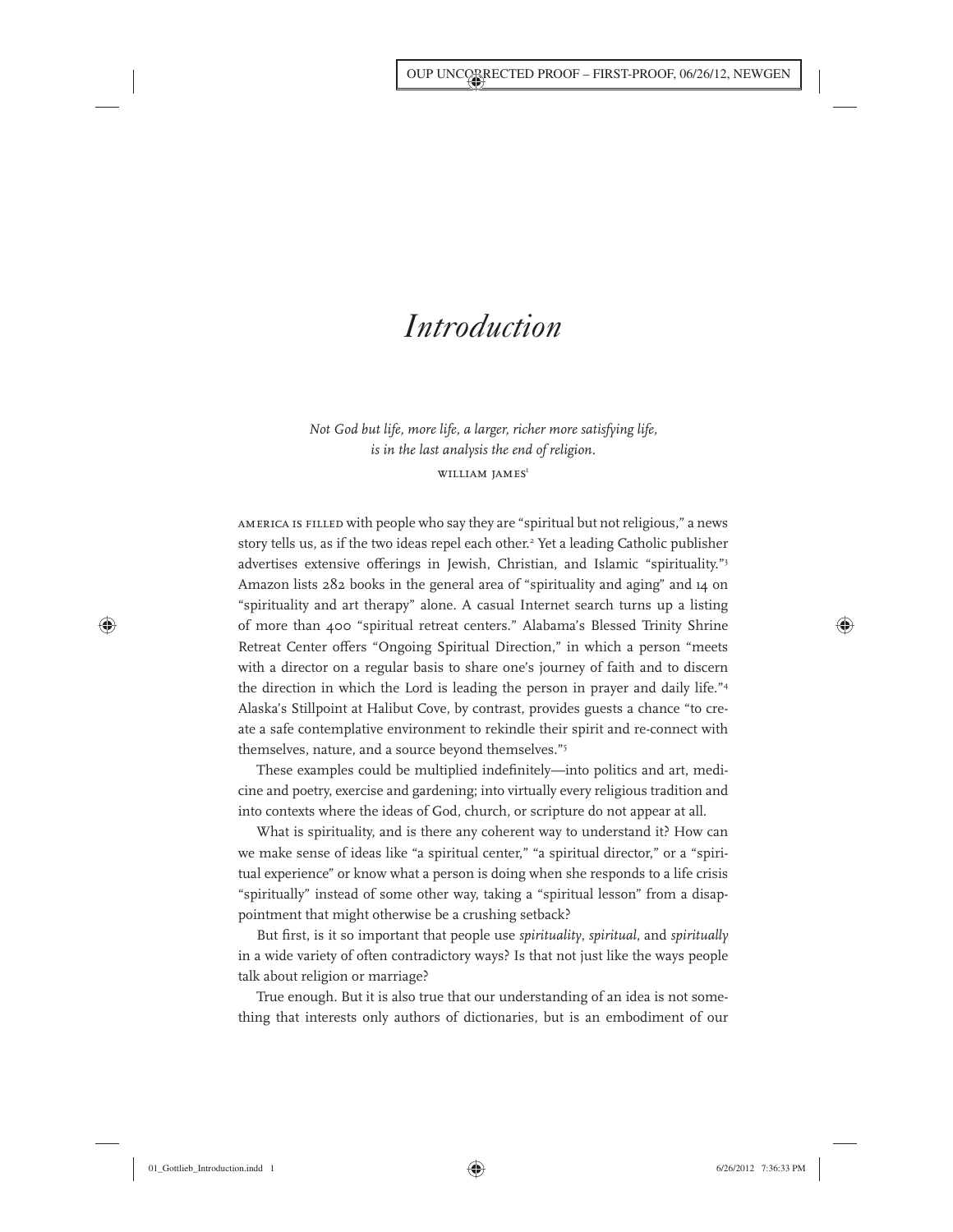### 2 *Introduction*

values and ideals. That is why differences over what *religion* or *marriage* really means lead to intense conflicts. How we understand something shapes how we live it.

But why should we want to understand—or live—spirituality?

This deserves two answers.

 For a large group of people in today's world (including myself), spirituality is essential to who we are. What it asks of us is a, perhaps *the*—central task in life, and therefore it is important that we understand it as best we can.

 But what of those people whose focus in life is traditional religion, art, the military, career advancement, or economic success; who seek social status, political power, cutting-edge scientific knowledge, or simply a good time—why should any of them care about what spirituality is or isn't?

 The rest of the book is an answer to this question, but here is the highly condensed version. In the early 1970s, I was a somewhat hard-nosed philosophy graduate student but had also begun to study Kundalini Yoga, a practice involving dynamic postures, intense breathing, chanting, and meditation. One evening I went to a lecture by the guru of Kundalini, Yogi Bhajan, a cheerful, bearded Sikh with a booming laugh and a big belly. He offered what I would later recognize as the basics of nondenominational spirituality: make a fundamental change in your life by letting go of your ego, surrendering your attachments, doing away with greed, and manifesting kindness and compassion. When he asked for questions, I stood up and, in a slightly pretentious "I'm an academic philosopher" tone, asked him: "I see what you are saying, but tell me why I *ought* to do any of these things." In other words, why *should* I live a spiritual life? Where were the justifications and the motivations? Undaunted by either the question or my manner, Yogi Bhajan was relaxed and clear in his response: "I am not saying you ought to, I am simply saying you will never be happy, never have real peace of mind or serenity, unless you do."

 This, in essence, is the point. For all their association with soothing music, peaceful country settings, and nonjudgmental love, spiritual teachings are actually quite radical. They propose a sweeping transformation in how we live and assert that only through such a transformation are lasting happiness and true contentment possible.

 Of course, if things are going really well for you—if you are healthy and good-looking and smart, successful and well taken care of—you might not take up spirituality on its offer to make your life better. Spiritual values typically enter our lives when something goes wrong or at least isn't working right. When a beloved child is hopelessly disabled by a drunk driver, a husband walks out on a 20-year marriage, you get everything you thought you wanted and are still unsatisfied, go to church and wonder what you're doing there, or find out that modern industrial